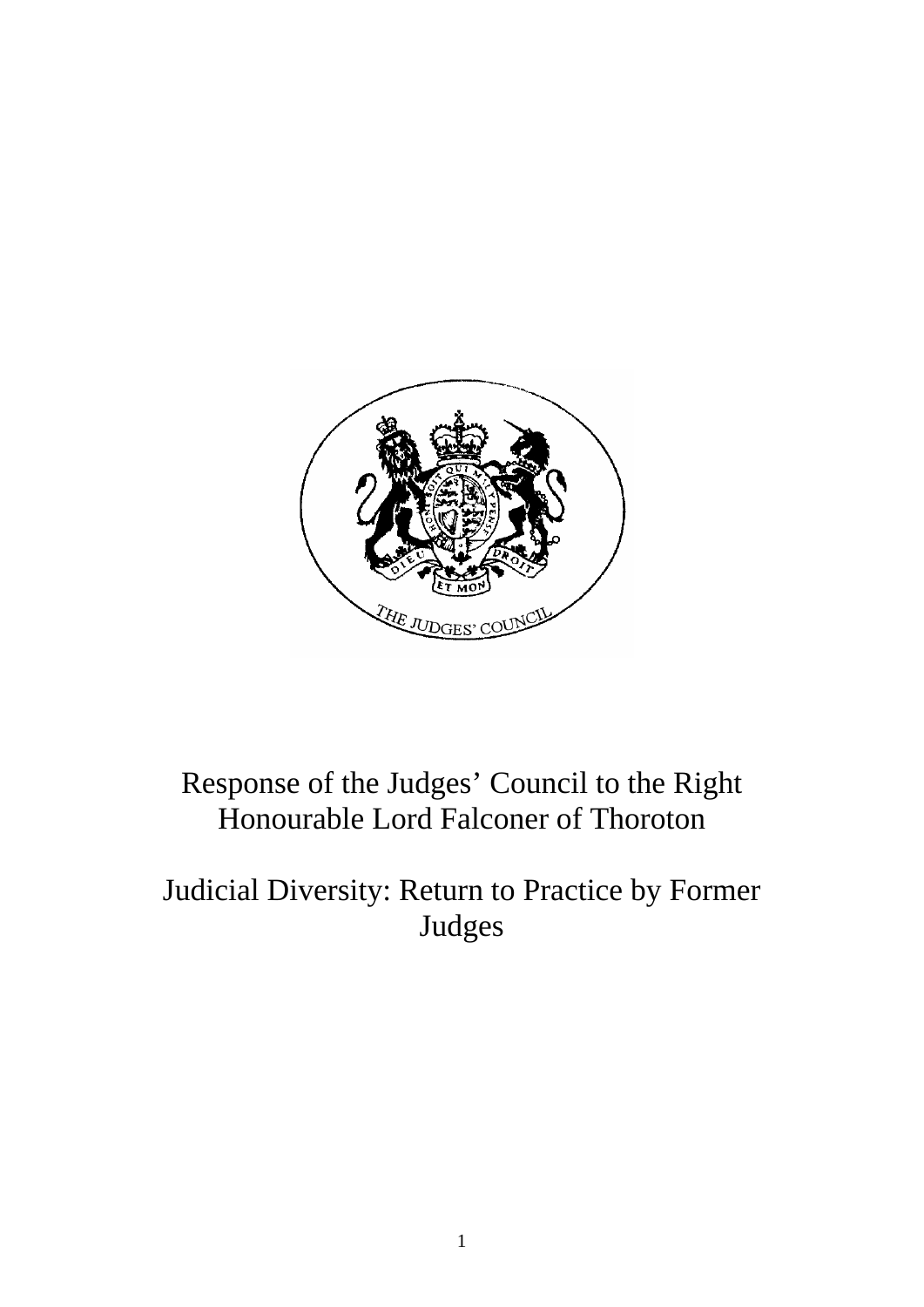### **Report of the Judges' Council Working Party to the Secretary of State and Lord Chancellor on his questions concerning Judicial Diversity: Return to Practice by Former Judges.**

- 1. On 21 October 2005 the Secretary of State and Lord Chancellor informed the Lord Chief Justice that he had decided that judges below High Court level should be able to return to practice. He told the Lord Chief Justice that he intended to announce his decision on 2 November 2005 and that, at the same time, there would also be announced a consultation exercise, to be completed within the month of November, on the following two matters:
	- 1. The conditions upon which the return to practice should be permitted for those who have held judicial office below High Court level, and the safeguards to be put in place.
	- 2. Whether those who have held judicial office at the level of High Court judge or above should also be permitted to return to practice and, if so, on what conditions and with what safeguards.
- 2. By letter of 24 October 2005 the Lord Chief Justice urged the Lord Chancellor to consult the Judges' Council on the principle of permitting former judges to return to practice. By letter of 1 November 2005 the Lord Chancellor agreed so to do, and indicated that he would write formally seeking the views of the Judges' Council on the issues involved.
- 3. In anticipation of this formal request the Judges' Council set up a Working Party. $^{1}$  $^{1}$  $^{1}$
- 4. The Working Party first met on 9 November 2005.We understood that the central question to be addressed was what are the objections of principle to removing the current prohibition on return to practice by former judges, i.e. judges at all levels of the judiciary and not simply at a level below that of the High Court. We further understood that the Lord Chancellor would be likely to seek the views of the Council on two further questions:
	- 1. Which of these objections of principle cannot be overcome by posing safeguards or conditions – whether those set out in the Department's draft Options paper and questionnaire dated October 2005, or others? If any further safeguards or conditions would be required, what are they?

<u>.</u>

<span id="page-1-0"></span><sup>&</sup>lt;sup>1</sup> Lord Justice Pill, Lord Justice Gage, Chairman, Mr Justice Tomlinson, Mr Justice Patten, Mrs Justice Macur, Judge Keith Cutler, Hon Sec Council of Circuit Judges, District Judge Michael Walker, Hon Sec Association of District Judges and Senior District Judge Timothy Workman. The Working Party was asked to report to the Judges' Council at its next meeting on 13 December 2005 with a view to the Council responding to the Lord Chancellor before the end of the year.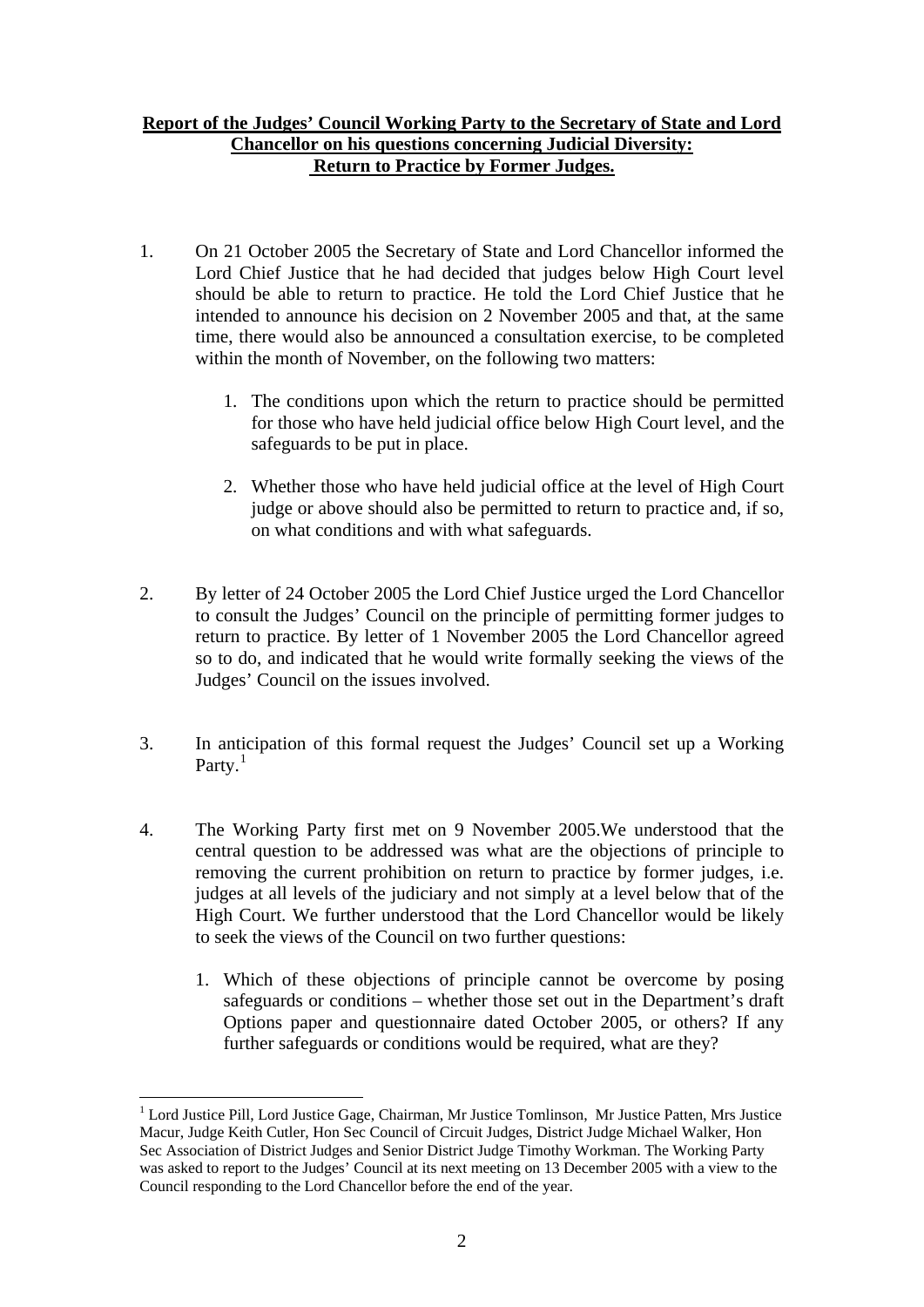- 2. The comparisons between salaried and fee-paid judges so far as return to practice is concerned. Specifically, are the roles and functions of a holder of fee-paid judicial office so different from those of a salaried judge as to justify prohibiting the salaried judge from ever returning to legal practice, while a fee-paid office-holder is able?
- 5. The members of the Working Party accordingly sought the views of their respective constituencies on this basis. On 14 November 2005 the Lord Chancellor wrote formally to the Lord Chief Justice seeking the views of the Judges' Council on the proposal that former judges below the level of the High Court should in future be permitted to return to legal practice after they cease to hold judicial office. It was in that context that the Lord Chancellor now posed the three questions upon which the Working Party had understood it was likely that the Council would be consulted.
- 6. It will be appreciated therefore that the members of the Working Party consulted their constituencies on a broader question than that on which the Judges' Council has now been asked for its views. That consultation exercise revealed virtual unanimity of view amongst the judiciary at all levels that in this matter there can be no justification for drawing any distinction between judges at different levels of the judicial hierarchy. Given the strength of feeling on this point the Working Party proposes to give its views on the broader questions on which it originally understood the Council was to be consulted. It should perhaps be added that the Circuit Bench is plainly considerably disillusioned by the increasing number of initiatives or projects which are of application only to judges at their level. There is a strong and in the view of the Working Party understandable feeling that that which is demeaning to the office of High Court Judge is equally demeaning to the office of Circuit Judge. As it happens this consideration is of particular relevance to the question in hand because of the predominately local jurisdiction habitually exercised by Circuit Judges and District Judges. We refer to this point later.
- 7. The topic on which we have been asked to comment is a broad one with wide ramifications. The time-scale within which we have been asked to respond is extremely short. We propose to respond in short order. We do not in this paper attempt to analyse the issues in the detail attempted in the draft Options paper "Increasing Diversity in the Judiciary – Return to Practice." We are not in a position to say whether there are arguments to be considered in addition to those set out in that paper and we are not attempting to respond to the questions raised in it.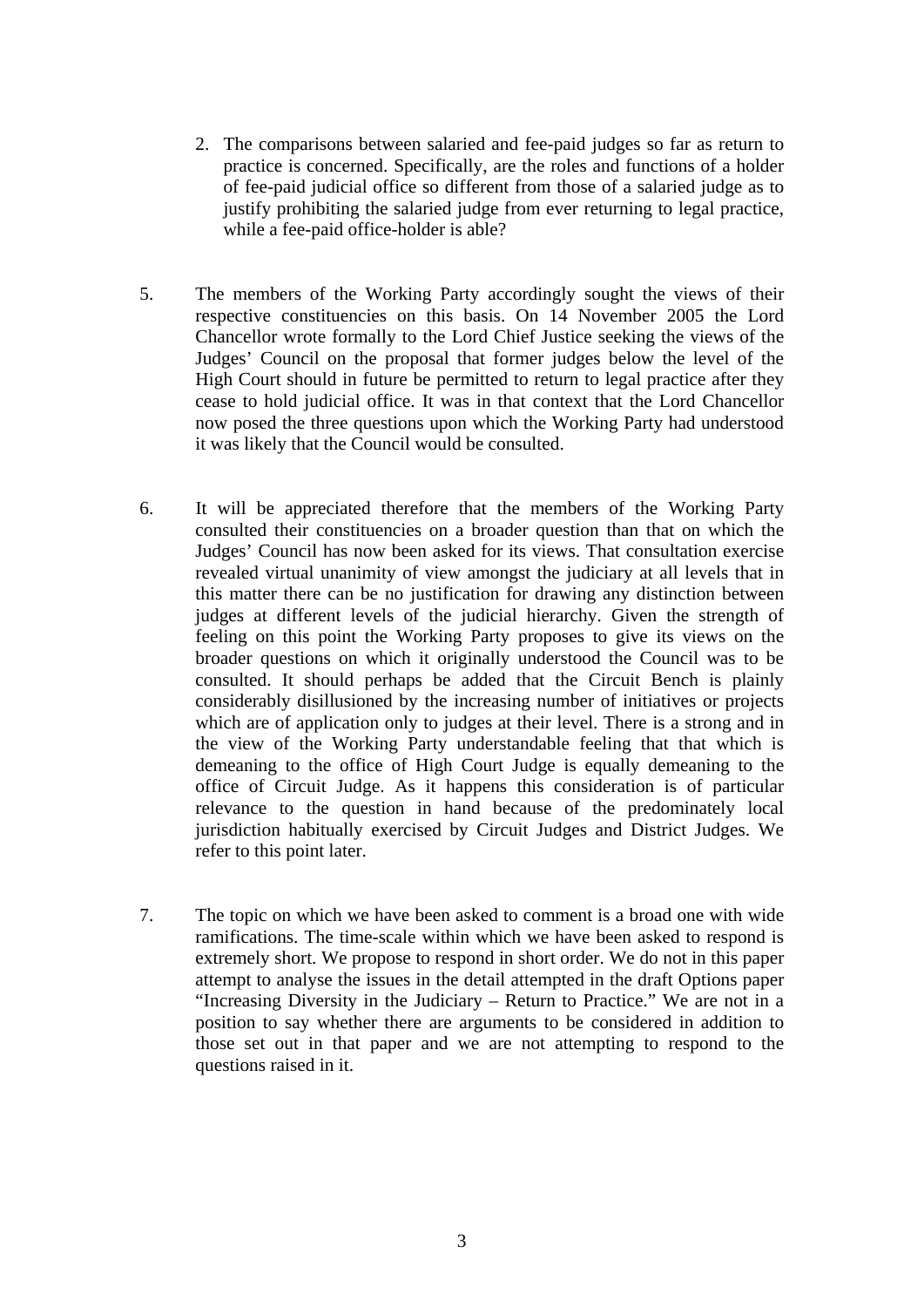#### 8. **What are the objections of principle to removing the current prohibition[2](#page-3-0) on return to practice by former judges?**

- 9. Before addressing this question we must make three preliminary points.
	- (i) We do not accept that there is any current prohibition on return to practice by former judges, although some consider that there should be such a prohibition. We do accept that currently there is an unwritten convention by which many perhaps most full time judges regard themselves as bound, subject to what we say at subparagraph (ii) below. We do not however accept that that convention represents an enforceable obligation. There is of course a recent high profile instance of a High Court Judge who left the bench in order to join a firm of solicitors as a consultant. So far as we know the Department did not in that case attempt to suggest that any existing prohibition represented an impediment to the judge's plans. It may be said of course that the judge in question had no intention to engage in work which falls within the legal profession's statutory monopolies. We doubt if that point is or would be widely understood by the public whose confidence in the judiciary is at stake. However we need not take time on this point and the details of a particular case do not matter. In general return to legal practice involves a return to the legal market, where work is done for reward for a cause.

Paragraph 72 of the current Terms and Conditions of Service of a High Court Judge, in the  $9<sup>th</sup>$  edition issued in January 2004, provides: -

- "Appointments to judicial office are intended to be for the remainder of a person's professional life. Judges who accept appointment do so on the understanding that following the termination of their appointment they will not return to private practice as a barrister or a solicitor and will not
	- (a) provide services, on whatever basis, as an advocate (whether by way of oral submissions or written submissions) in any court or tribunal in England or Wales;
- (b) In return for remuneration of any kind, offer or provide legal advice to any person."

Paragraph 74 of the  $8<sup>th</sup>$  edition issued in October 2000 is in identical terms and the same wording is used in the terms and

<span id="page-3-0"></span><sup>&</sup>lt;u>.</u> <sup>2</sup> We use the language of prohibition because that is the manner in which the Lord Chancellor's question is posed in his letter of 14 November 2005 to the Lord Chief Justice.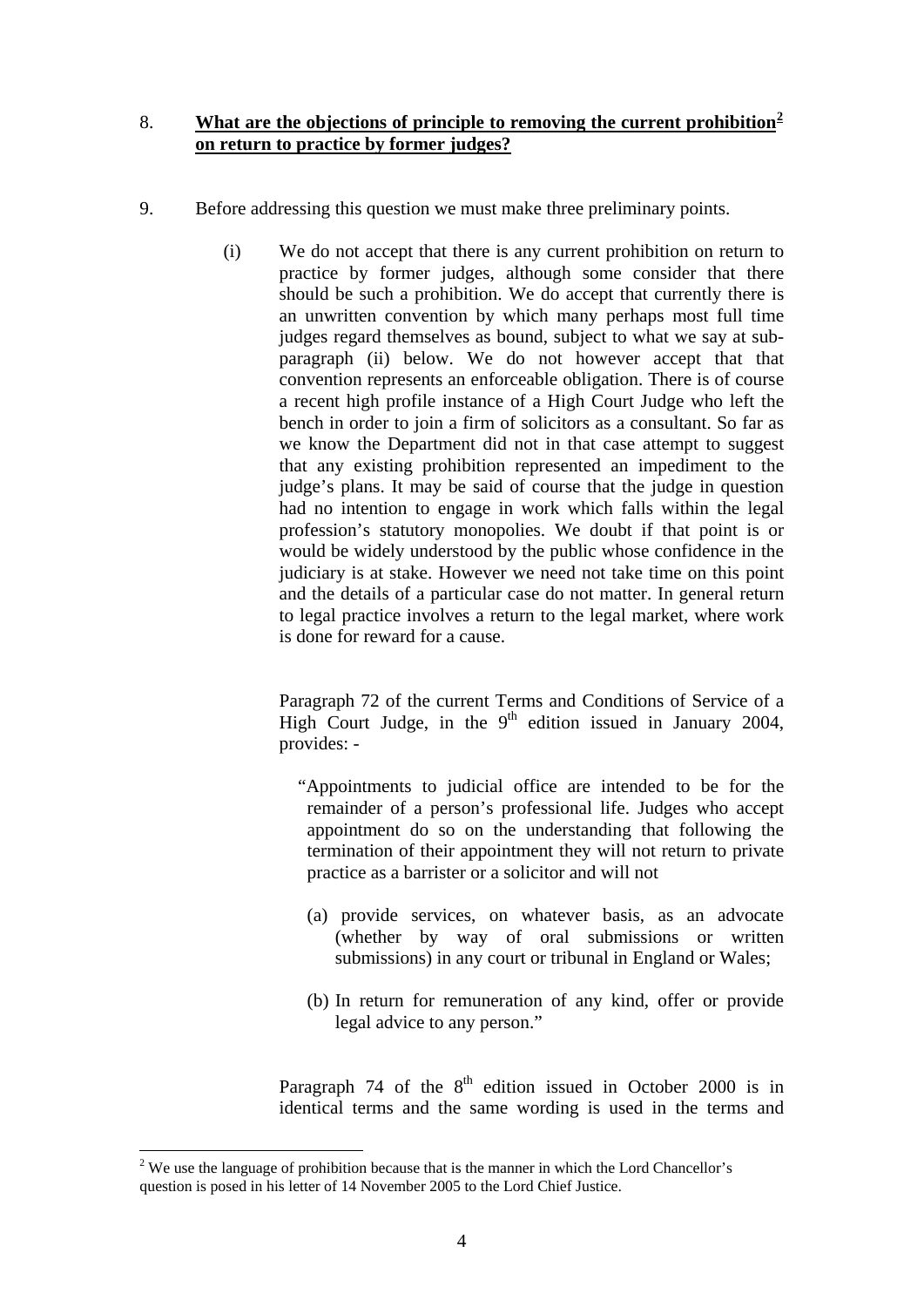conditions of appointment and service relevant to Circuit Judges and to District Judges. The language of an "understanding" seems deliberately to have been adopted in recognition that the language of enforceable obligation would be inappropriate.

- (ii) Insofar as there is, as we believe, an unwritten convention, it exists in the context of the terms and conditions of service advised and offered on appointment. Many judges are likely to think that, by analogy with the process of dissolution of contract brought about either by frustration or by accepted repudiatory breach, they are not bound by any such convention or understanding which they may have acknowledged on appointment in the event that their terms and conditions of service are fundamentally altered to their detriment. Many judges will regard the provisions of the Finance Act 2004 so far as it impacts upon the real value of the judicial pension offered to them on appointment as having that effect. We propose to put that issue, which is we hope a one-off short-term consideration, to one side and to consider the issue as a matter of broad principle.
- (iii) In our view it is vitally important to distinguish two issues. A differently constituted Working Party of the Council has already supported the need for increasing diversity in the ranks of the judiciary – see its Response to the Consultation Paper – Increasing Diversity in the Judiciary (CP 25/04). That Working Party said, at paragraph 31 of its Response: -

 "It is universally agreed that members of the full-time judiciary should be precluded from returning to practice. If this were not so, it might be seen seriously to undermine judicial independence. At present, those who have not finally committed themselves to giving up practice can always take part-time posts."

Those observations were made in the context of the existing nature of our judiciary, i.e. that it is a judiciary which traditionally has been appointed from amongst the ranks of those who have demonstrated their suitability by their achievements in other fields. We put it in that broad way so as to acknowledge that appointment has in recent times been extended to embrace, for example, those who have demonstrated their suitability by, for the most part, their achievements in academic rather than professional life. But the point is that we do not have a career judiciary on the continental model. If we are to have one, it should be a considered move, undertaken against the backdrop of wide public consultation and parliamentary discussion. The introduction of a career judiciary would represent a fundamental departure from our tradition. Some might think that, the judiciary being one of the three arms of government, so radical an alteration to its traditional structure would have constitutional implications. It would in our view be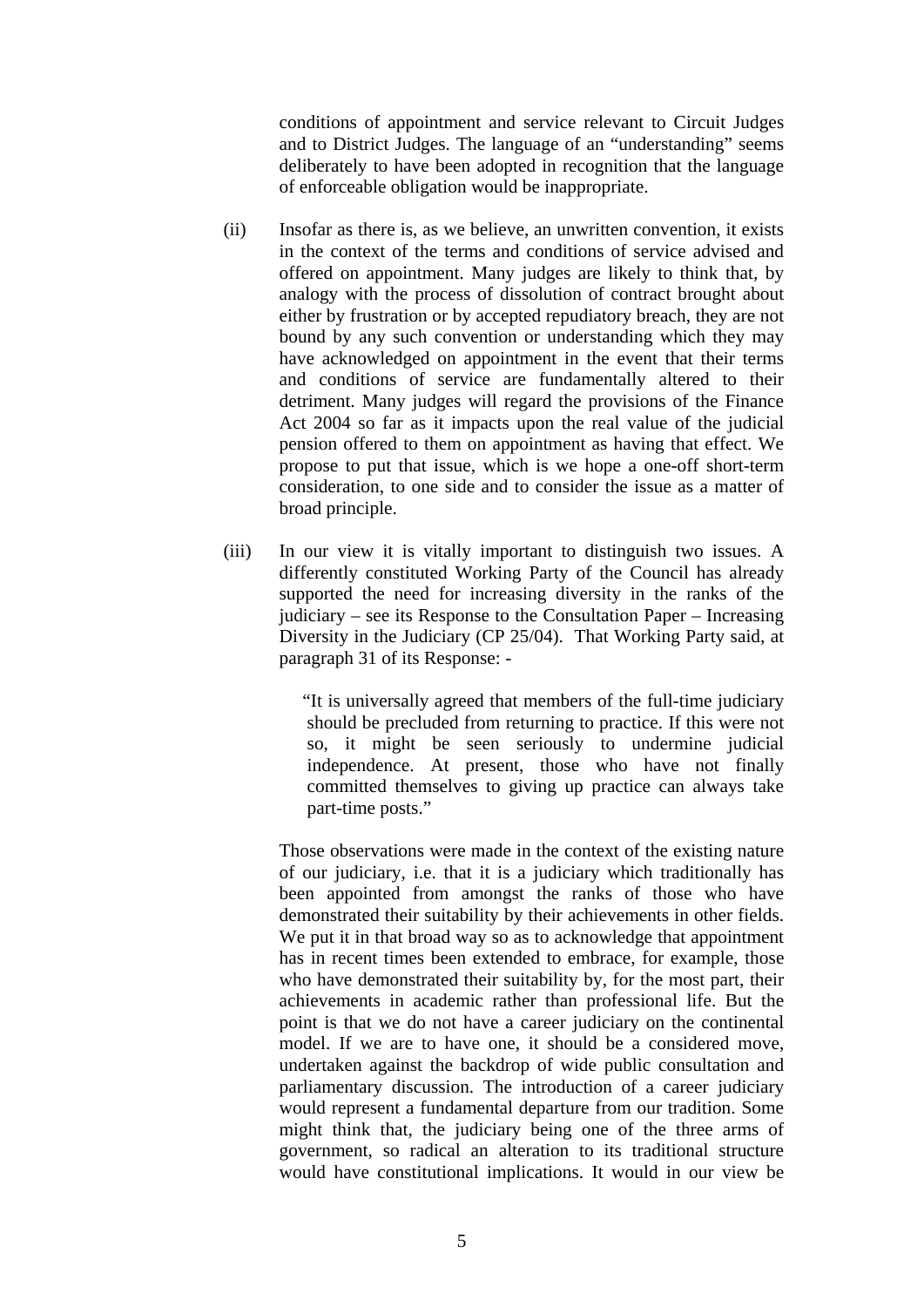wholly wrong to sidle towards something more closely resembling a career judiciary under the guise of adopting measures apparently designed to bring greater diversity to the judiciary as currently structured. If it is thought that we cannot have a sufficiently diverse judiciary without that judiciary being a career judiciary, a view with which we profoundly disagree, that should be the starting point for a wide and explicit debate on the structure of the judiciary, not the unstated pretext for tinkering with the existing structure.

- 10. Subject to those preliminary observations the major objection of principle to removing the current prohibition is that if return to practice became the norm or even something which was overtly permitted or encouraged it would inevitably diminish the standing of the judiciary and seriously weaken its independence. We found overwhelming support for this view amongst the judiciary below High Court level and amongst the judges of the Court of Appeal. It is the view of a clear majority of Queen's Bench Judges and amongst the judges of the Family Division who responded there was only one dissentient. Some judges of the Chancery Division also take a different view. They consider that judges of all ranks should be allowed to return to practice if they so wish and that no specific safeguards are necessary.
- 11. The underlying rationale for the very strongly held majority view requires little elaboration. It is a matter of perception, as always so important to the maintenance of confidence in the standing and integrity of an institution. It may be the case that ex-judges, soon to be ex-judges or possibly to be exjudges can be relied upon not to abuse their position or to allow considerations related to their future or possible future employment to compromise their independence of the parties and their legal advisors with whose cases they deal. But if the public in general or litigants in particular know that judges may be returning to the legal marketplace, the perception of possible bias will be a constant threat. That perception will be present whenever a former judge appears as advocate before a former judicial colleague. In the commercial market too much can turn on the client's perception of increasing his chances by the use of a respectable, reputable and well-connected representation. The track record of being a judge is commercially saleable, but should not be on the market. It has similarities with the saleability of being a former minister or senior civil servant, the exploitation of which has not enhanced the standing of the relevant arms of public service. The perception of bias will also arise where a litigant appears before a Judge who, say, three months after the conclusion of the case, joins the firm of solicitors which represented the litigant's opponent party. It is also worth adding that a situation in which return to practice became the norm or even something which was overtly permitted or encouraged would we think inevitably impair the trust and confidence which judges at all levels habitually place in one another and which traditionally informs the frankness and openness of their discussions.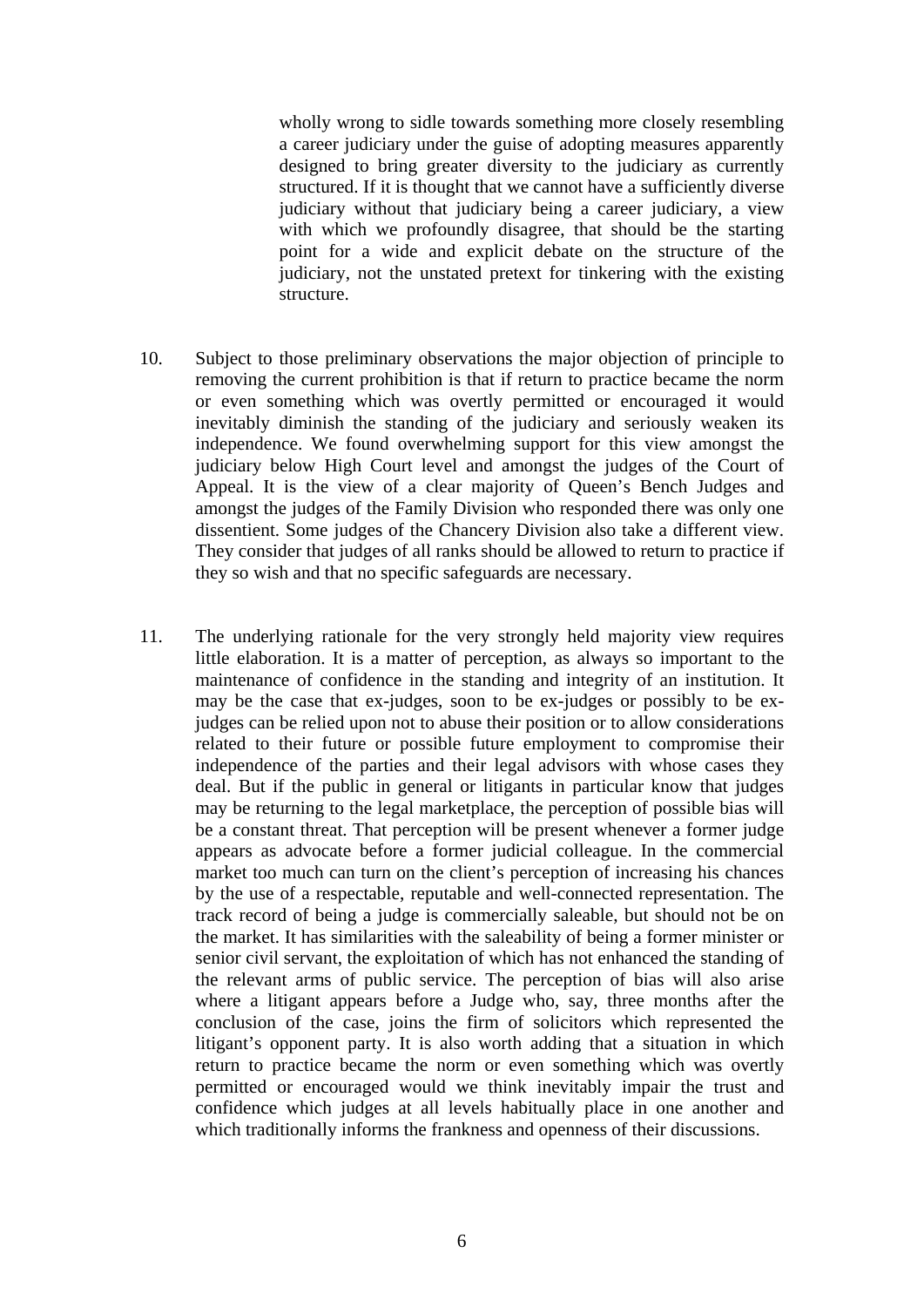- 12. We recognise that there is here a danger of pomposity or excessive selfimportance. We hope that we have borne it well in mind. However we consider that the office of judge and the job of judging is different from any other. On a formal level the taking of the judicial oath alone is a feature which marks out the office as occupying a special position in our society. The job is conducted very largely in public, and usually involves dispute resolution by a person who the disputant parties have not chosen and over whose (a) appointment and (b) allocation to their case they have no influence.
- 13. We do not consider that this objection of principle can be overcome by imposing safeguards or conditions. The nature of the objection is such that it remains the same whenever return to practice becomes even something which, whilst not the norm, is nonetheless overtly permitted or encouraged. That is because return to practice means a return to the legal market, where work is done for reward for a cause and for a litigant. In that regard we would draw a sharp distinction between a return to arbitrate, to mediate, or to give expert evidence in a foreign court as to the law of England and Wales. Although all those tasks are routinely carried out by those in private legal practice, the tasks involved all require the exercise of independence, objectivity and authority, these being the hallmarks of a judge. It seems to us that the conduct of those tasks for reward by a former judge is quite different in character from a return to private legal practice. We are also conscious that this is capable of being attacked as special pleading on behalf of those who are well-placed to exploit this particular and lucrative post judicial career opportunity. It goes without saying that if it became the norm for judges to accept appointment and to act in that capacity only for so long as was necessary to give themselves a reputation to exploit as an arbitrator or a mediator in the commercial market that would bring the judiciary into disrepute. It would not however, we consider, strike at the standing and integrity of the judiciary in quite the same way as would a permitted or encouraged return to private legal practice. It would be more a commentary on the individuals prepared to act in this way than a perception of a systemic opportunity for bias and a systemic lack of independence. As it is, these considerations do not apply where the relevant activity is undertaken after completion of a full judicial career and retirement at an age acknowledged to be normal in society as a whole.
- 14. We would add that our firm adherence to these views is underscored by our scepticism that the existing convention is in fact a serious obstacle to diversity amongst the judiciary. We can well understand that it may sometimes be an obstacle to appointment at an earlier age than is currently the norm. That however is a different point, to which we have already adverted in our general observations. Given the current structure of the judiciary, the only reason for allowing a return to practice seems to be to enable candidates to feel that they can return to practice if they realise post-appointment that they have made a mistake and that a judge's life is not for them. This problem is however addressed by the now almost universal practice of undertaking fee-paid parttime judicial work before consideration for full-time appointment. Moreover the present system requires a commitment from the putative appointee which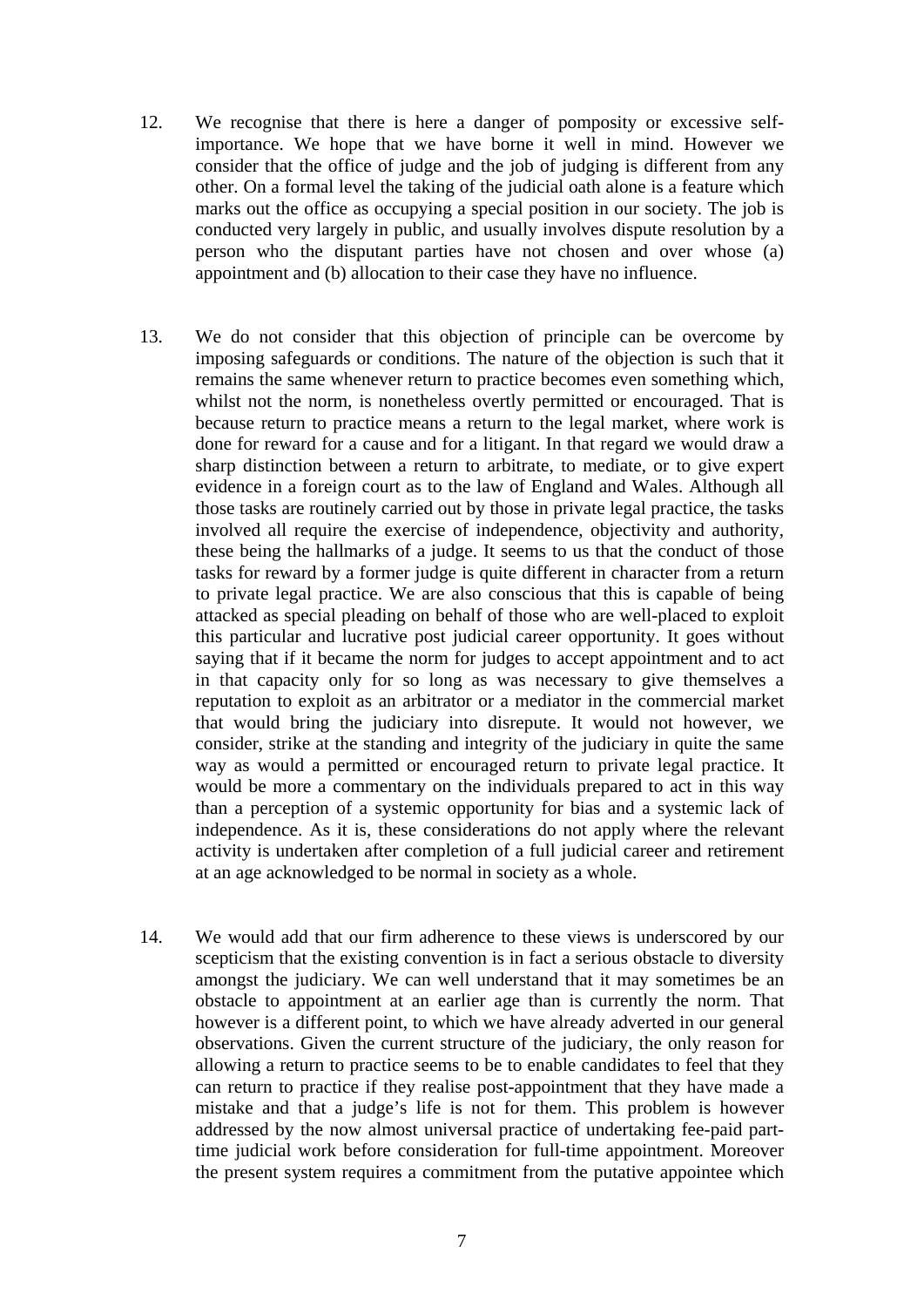is, we think, likely to result for the most part in the appointment of candidates of the right quality, having the appropriate determination and future aspirations. If judicial appointment could be accepted on a more opportunistic basis, without the need for a commitment of the sort presently required, we could not be confident that the present quality of the bench at all levels would be maintained. This is a comment not just on those who might apply for the wrong reasons but also on those who might be discouraged from applying because of the altered nature of the bench, lacking the universal commitment which they would be prepared to give. The short point, however, is that we are wholly unconvinced that the present convention is of any real relevance to the diversity of the judiciary. Moreover very few of those who believe that judges should be allowed to return to practice believe that the existing convention has any real relevance to diversity.

- 15. We have looked, of necessity only briefly, at the experience in other jurisdictions. We are not aware of any jurisdiction in which there has been adopted the approach of overtly relaxing the existing convention with the aim of increasing diversity of appointment. Such information as we have largely concerns the management of the acknowledged problem which arises in the abnormal event of a return to practice. It seems to be a common approach that at the very least what must be avoided, either by direction or by self-denying ordinance, is a return to advocacy, whether oral or written, in the court in which a judge formally sat. This would we think be an irreducible minimum of any safeguards or conditions which might be considered. However a safeguard such as this does not begin to address the problem of perception involved where a judge has appearing before him a party represented by, say, a firm of solicitors in which he might be seeking or hoping to secure a post-judicial office appointment. The strength of feeling from those on our Working Party from the levels of the judiciary below the High Court bear out, in our view, that the problem becomes the more acute when one is concerned with judges operating on a relatively localised geographical basis within a necessarily relatively restricted local legal environment.
- 16. Finally we comment specifically on the Lord Chancellor's third question, which for ease of reference we repeat: -

 "I would particularly welcome the Council's views and advice on the comparisons between salaried and fee-paid judges so far as return to practice is concerned. Specifically, are the roles and functions of a holder of fee-paid judicial office so different from those of a salaried judge as to justify prohibiting the salaried judge from ever returning to legal practice, while a fee-paid office holder is able to move between judicial sittings and legal practice practically on a daily basis?

17. We can state our views on this very shortly. A fee-paid office-holder such as a Recorder or Deputy Judge is not and never has been a full-time salaried judge who has accepted appointment as such. The fee-paid office holder is the anomalous exception in our system which creates considerable problems